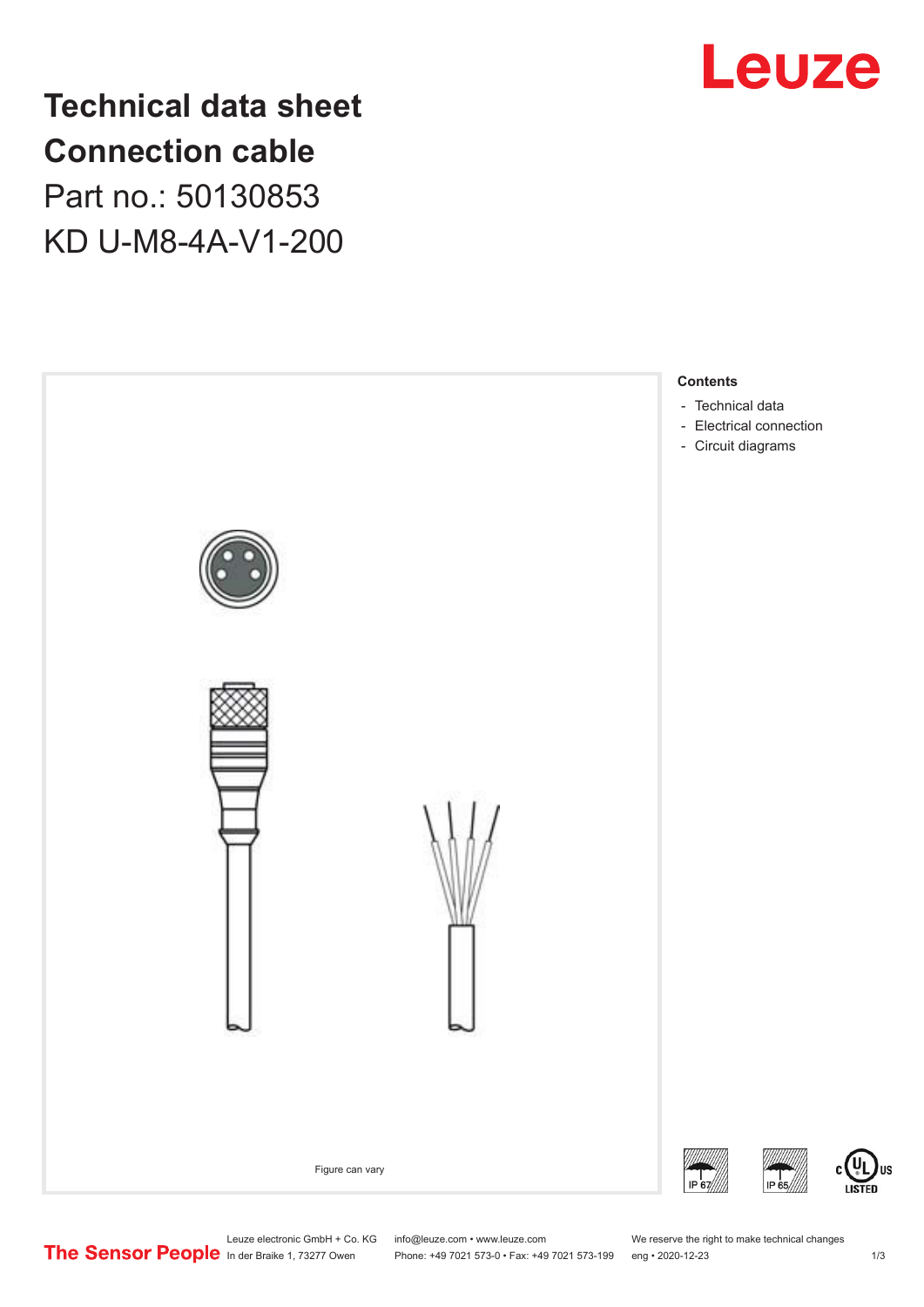## <span id="page-1-0"></span>**Technical data**

#### **Electrical data**

**Performance data Operating voltage** Max. 30 V AC/DC

#### **Connection**

| <b>Connection 1</b>                             |                                                                                                        |
|-------------------------------------------------|--------------------------------------------------------------------------------------------------------|
| <b>Type of connection</b>                       | Connector                                                                                              |
| <b>Thread size</b>                              | M <sub>8</sub>                                                                                         |
| <b>Type</b>                                     | Female                                                                                                 |
| Handle body material                            | PUR                                                                                                    |
| No. of pins                                     | 4-pin                                                                                                  |
| Version                                         | Axial                                                                                                  |
| Lock                                            | Screw fitting, nickel-plated diecast zinc,<br>recommended torque 0.6 Nm, self-<br>locking              |
| <b>Connection 2</b>                             |                                                                                                        |
| <b>Type of connection</b>                       | Open end                                                                                               |
|                                                 |                                                                                                        |
| Cable properties<br><b>Number of conductors</b> | 4 Piece(s)                                                                                             |
| Wire cross section                              | $0.25$ mm <sup>2</sup>                                                                                 |
| <b>AWG</b>                                      | 24                                                                                                     |
| Sheathing color                                 | <b>Black</b>                                                                                           |
| <b>Shielded</b>                                 | <b>No</b>                                                                                              |
| Silicone-free                                   | Yes                                                                                                    |
| Cable design                                    | Connection cable (open on one end)                                                                     |
| Cable diameter (external)                       | 4.7 mm                                                                                                 |
| <b>Cable length</b>                             | 20,000 mm                                                                                              |
| <b>Sheathing material</b>                       | <b>PVC</b>                                                                                             |
| Wire insulation                                 | PVC.                                                                                                   |
| Suitability for drag chains                     | No.                                                                                                    |
| Properties of the outer sheathing               | Free of CFC, cadmium, silicone and<br>lead, easily machine-processable                                 |
| Resistance of the outer sheathing               | Good oil, gasoline and chemical<br>resistance, flame retardant in<br>accordance with UL 1581 VW1 / CSA |

FT1

### **Mechanical data Width across flats** 9 mm **Bending radius, flexible laying, min.** Min. 10 x cable diameter **Bending radius, stationary laying, min.** Min. 5 x cable diameter **Environmental data Ambient temperature, operation, flexible use** -5 ... 80 °C **Ambient temperature, operation, stationary use** -30 ... 80 °C **Certifications Degree of protection** IP 65 IP 67 **Certifications** c UL US **Classification**

| <b>Customs tariff number</b> | 85444290 |
|------------------------------|----------|
| eCl@ss 5.1.4                 | 27279201 |
| $eC/\omega$ ss 8.0           | 27279218 |
| eCl@ss 9.0                   | 27060311 |
| eCl@ss 10.0                  | 27060311 |
| eCl@ss 11.0                  | 27060311 |
| <b>ETIM 5.0</b>              | EC001855 |
| <b>ETIM 6.0</b>              | EC001855 |
| <b>ETIM 7.0</b>              | EC001855 |

## **Electrical connection**

#### **Connection 1**

| Type of connection   | Connector                                                                             |
|----------------------|---------------------------------------------------------------------------------------|
| <b>Thread size</b>   | M8                                                                                    |
| <b>Type</b>          | Female                                                                                |
| Handle body material | <b>PUR</b>                                                                            |
| No. of pins          | $4$ -pin                                                                              |
| Version              | Axial                                                                                 |
| Lock                 | Screw fitting, nickel-plated diecast zinc, recommended<br>torque 0.6 Nm, self-locking |

#### **Pin Conductor color**

|   | Brown        |
|---|--------------|
| 2 | White        |
| 3 | <b>Blue</b>  |
| 4 | <b>Black</b> |



# Leuze